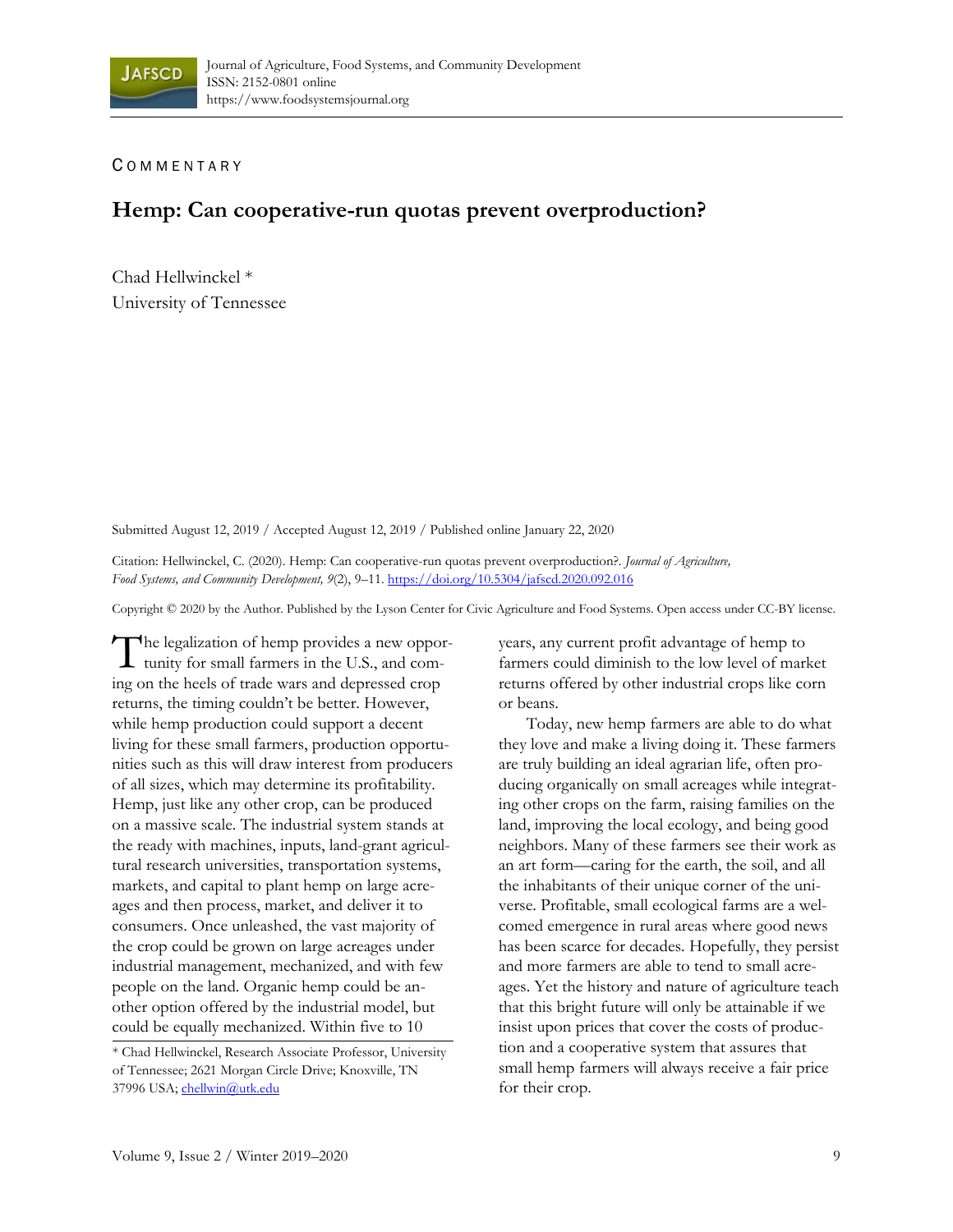The tobacco quota system that supported small-scale rural farmers from the 1930s until about 2000 provides a good model for hemp growers. The tobacco system functioned by the federal government granting the sole right to sell tobacco to farmer cooperatives. Cooperative members voted every three years to determine if they wanted price support. If so (and they always voted yes), they were subject to a quota system limiting their level of production to that which would return a living wage to all members of the tobacco cooperative. Members of the cooperatives received "quotas" or rights to bring a certain amount of crop to market. The program worked by limiting supply and thereby raising the market price above what it would be under all-out freemarket production. The program was mostly selffunded, with minimal cost to taxpayers (Womach, 2005). Consumers of tobacco paid a slightly higher price, and this higher price allowed farmers to make a living on small plots of land. For example, in Kentucky, tobacco made up only 1% of cropland but accounted for about 50% of total crop income (Snell & Goetz, 1997). It kept small farmers in business and, in turn, kept small-town economies healthy.

 In 2004, the program ended through a buyout by the tobacco industry due to the decrease in domestic tobacco demand and tobacco companies importing greater amounts from other countries. Since the buyout, farmers are free to produce as much as they want. Not surprisingly, tobacco farmers in the hilly, forested, rural areas of Appalachia—where the geography is not conducive to massive machinery—could not compete. The vast majority of tobacco in the U.S. is now grown in the flat country on the Atlantic coastal plains. Instead of 1 to 5 acres (0.4 to 2 hectares) of production supporting a farm family, you now see thousandacre (405 ha) fields under mechanization. Small Appalachian rural economies have collapsed. It may be no coincidence that the opioid epidemic has exploded in old tobacco country since the quota system buyout in 2004.

 Today, some hemp farmers believe that the expanding market can support unlimited numbers of growers, and they do not want any constraints on the growing or selling of hemp. I think we need to pause and take a circumspect look at the problem of overproduction in agriculture that has been in the nature of agriculture for the past century, rather than letting these boom times cloud our view of reality. Technology, mechanization, and the inability of any one farmer to control market supply has consistently driven the market price of crops below the cost of production, leading to cycles of farmer bankruptcies and consolidations. Overproduction is in the nature of modern technological agriculture, and it cannot be solved without an agreed-upon system of production controls (Ray, De La Torre Ugarte, & Tiller, 2003).

 Hemp is a new crop not yet in the hands of industrial growers. New farmers and conscientious consumers should take steps now to devise a cooperative-run quota system that would assure fair prices for small hemp farmers now and into the future. Because the federal law that reestablished hemp requires individual states to regulate hemp, ideally states could establish supply control quota systems within their borders to ensure the benefits of the new crop are directed toward small farms. If state or national governments cannot act, then private cooperatives can also be fairly effective. For example, in the dairy industry, Organic Valley, a farmer-owned cooperative, has been successful at providing higher prices to members. Organic Valley does this by sometimes limiting the quantity that each farmer can provide to assure that overproduction does not occur. However, private cooperatives only work if there is a loyal consumer base willing to pay more for the differentiated product. If full legalization continues without quota systems, prices will likely fall within a decade, the vast majority of production will be in the hands of very large corporate farms, and the potential of the crop to support agrarian life and rural prosperity will have been missed (Berry, 2016, minute 41:00).

## **References**

Berry, W. (2016, December 13). *The land, the people, and a proper economy.* Lecture at the 2016 Prairie Festival, The Land Institute, Salina, Kansas. Retrieved from https://landinstitute.org/video-audio/land-people-proper-economy/